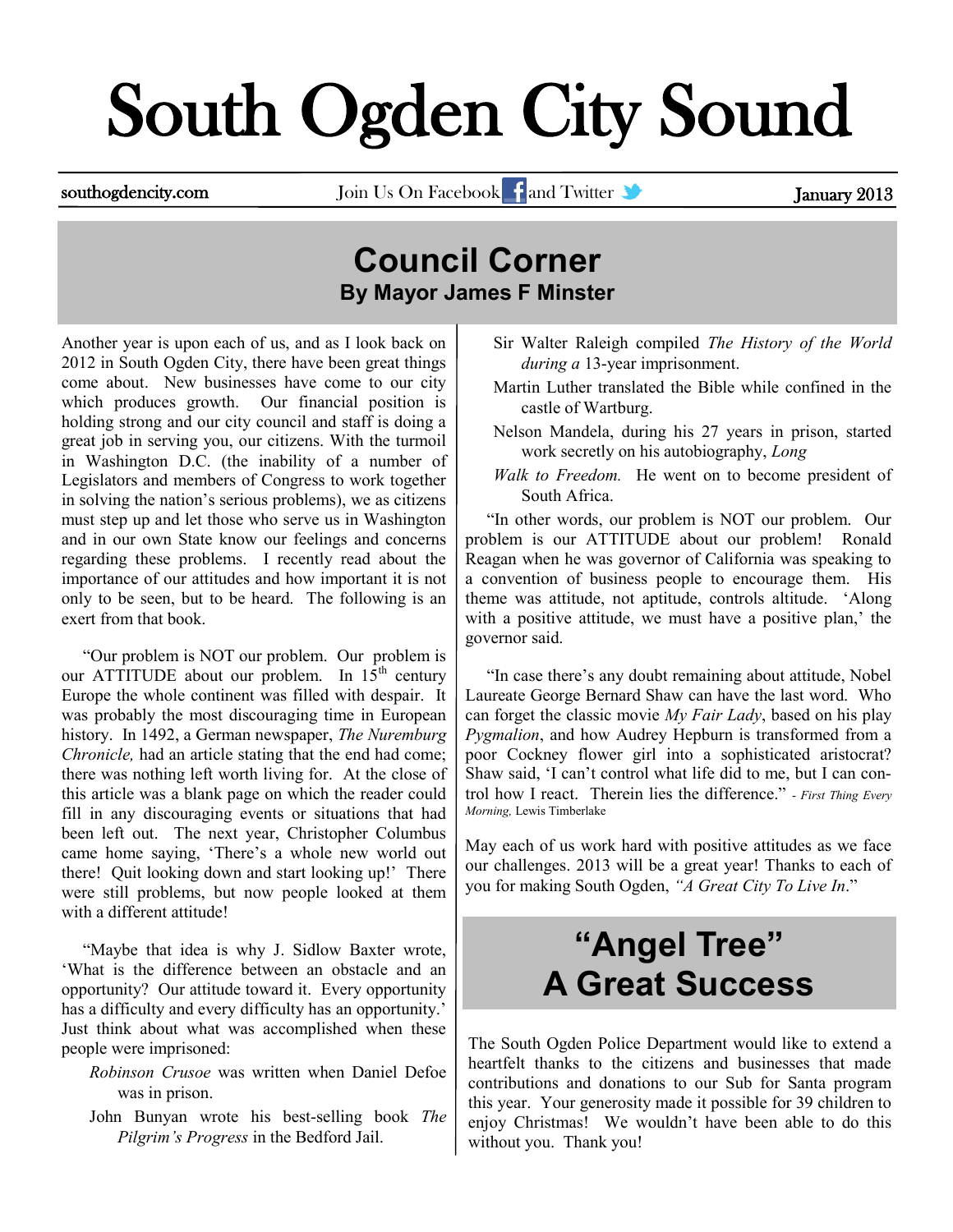Page 2 South Ogden City Sound Number 2 South Ogden City Sound Number 2 South Ogden City Sound Number 2 South Ogden City Sound Number 2 South Ogden City Sound Number 2 South Ogden City Sound Number 2 South Ogden City Sound

#### **Senior Center News**

**580 39th Street, South Ogden, UT 84403**  **801-393-9539** Monday through Wednesday 10:00 a.m. to 3:00 p.m. Thursday 9:00 a.m. to 4:00 p.m. Friday—10:00 a.m. to 2:00 p.m.

| January 2013                                                                               |                                                                                               |                                                                 |                                                                                                                   |                                         |  |  |
|--------------------------------------------------------------------------------------------|-----------------------------------------------------------------------------------------------|-----------------------------------------------------------------|-------------------------------------------------------------------------------------------------------------------|-----------------------------------------|--|--|
| Monday                                                                                     | Tuesday                                                                                       | Wednesday                                                       | Thursday                                                                                                          | Friday                                  |  |  |
| 14<br>Mahjong-10 a.m.<br>Lunch-11:30 a.m.<br>Cook's Choice<br>Oil Painting-12 p.m.         | 15<br>Lunch-11:30 a.m.<br>Baked Chicken<br>Ceramics-12 p.m.<br>Quilt Tying-All Day            | 16<br>Lunch-11:30 a.m.<br>Chili Con Carne<br>$Bingo=12:30 p.m.$ | 17<br>Tai Chi-9 a.m.<br>Lunch- $11:30$ a.m.<br><b>BBA Pork Rib</b><br>Ceramics-12 p.m.<br>Quilt Tying-1 p.m.      | 18<br>Lunch-11:30 a.m.<br>Spanish Steak |  |  |
| 21<br>Martin Luther King<br>Day<br>Center Closed                                           | 22<br>Lunch-11:30 a.m.<br>Chicken Pattie<br>Ceramics— $12$ p.m.<br>Quilt Tying-All Day        | 23<br>Lunch-11:30 a.m.<br>Turkey Steak<br>Bingo $-12:30$ p.m.   | 24<br>Tai Chi-9 a.m.<br>Lunch $-11:30$ a.m.<br>Salisbury Steak<br>Ceramics-12 p.m.<br>Quilt Tying-1 p.m.          | 25<br>Lunch-11:30 a.m.<br>Pork Chop     |  |  |
| 28<br>Mahjong-10 a.m.<br>Lunch $-11:30$ a.m.<br><b>BBQ</b> Chicken<br>Oil Painting-12 p.m. | 29<br>Lunch-11:30 a.m.<br>Beef Cubes in Gra-<br>vy<br>Ceramics-12 p.m.<br>Quilt Tying-All Day | 30<br>Lunch-11:30 a.m.<br>Roast Turkey<br>Bingo $-12:30$ p.m.   | 31<br>Tai Chi-9 a.m.<br>Lunch-11:30 a.m.<br>Vegetable Meat-<br>$\log f$<br>Ceramics-12 p.m.<br>Quilt Tying-1 p.m. |                                         |  |  |

#### **February 2013**

|                                                                                                   |                                                                                                |                                                                                |                                                                                                         | $\mathbf{1}$<br>$Lunch=11:30$<br>a.m.<br>Chicken Caccia-<br>tore |
|---------------------------------------------------------------------------------------------------|------------------------------------------------------------------------------------------------|--------------------------------------------------------------------------------|---------------------------------------------------------------------------------------------------------|------------------------------------------------------------------|
| $\overline{4}$<br>Mahjong-10 a.m.<br>Lunch $-11:30$ a.m.<br>Fried Chicken<br>Oil Painting-12 p.m. | $\overline{5}$<br>Lunch- $11:30$ a.m.<br>Beef Patty<br>Ceramics-12 p.m.<br>Quilt Tying—All Day | 6<br>Lunch-11:30 a.m.<br>Baked Ham<br>$Bingo=12:30 p.m.$                       | 7<br>Tai Chi-9 a.m.<br>Lunch- $11:30$ a.m.<br>Chicken Shop<br>Suey<br>Ceramics-12 p.m.<br>Quilt Tying-1 | 8<br>$Lunch-11:30$<br>a.m.<br>Hot Dog                            |
| 11<br>Mahjong-10 a.m.<br>Lunch $-11:30$ a.m.<br>Chicken Fried Steak<br>Oil Painting-12 p.m.       | 12<br>Lunch-11:30 a.m.<br>Chicken Noodle<br>Soup<br>Ceramics-12 p.m.<br>Quilt Tying—All Day    | 13<br>Lunch $-11:30$ a.m.<br>Cabbage Beef Cas-<br>serole<br>$Bingo=12:30 p.m.$ | 14<br>Tai Chi-9 a.m.<br>Lunch $-11:30$ a.m.<br>Baked Ham<br>Ceramics-12 p.m.<br>Quilt Tying-1<br>p.m.   | 15<br>$Lunch=11:30$<br>a.m.<br>Baked Chicken                     |

### **Welcome To South Ogden City**

**C&R Tuxedoes** Tuxedo Rental 3772 Washington Blvd 801-605-8171 **Hydro Colon Therapy, Rapid Eye Technology** Hydro Colon Therapy 972 Chambers Suite 5 801-458-3267 **Shaun Nelson Photography** Photographer 5455 S 825 E 801-514-1806 **Shirley Unck** Freight Broker 4895 S 800 E 801-721-7886

#### **Urban Forestry Vacant Seat Available**

The City's Urban Forestry Commission is taking applications for a vacant commission seat. The commission meets on the second Thursday of every month at 6:30 p.m. Applicants must reside within the city. If interested, please submit a letter of interest and resume to Mayor Minster at 3950 Adams Avenue South Ogden City, UT 84403.

## **Open Gym at Junior High**

Does your basketball player need a little extra time on the court? If so, the South Ogden City Recreation Department will be holding open gym time at the South Ogden Junior High School on Mondays from 6 p.m. until 9 p.m. There will be a \$1.00 charge per person each time and a waiver must be signed by a parent before the child can participate. This open gym time is for individual use only. If you have any questions, please contact the recreation department at (801) 622-8538.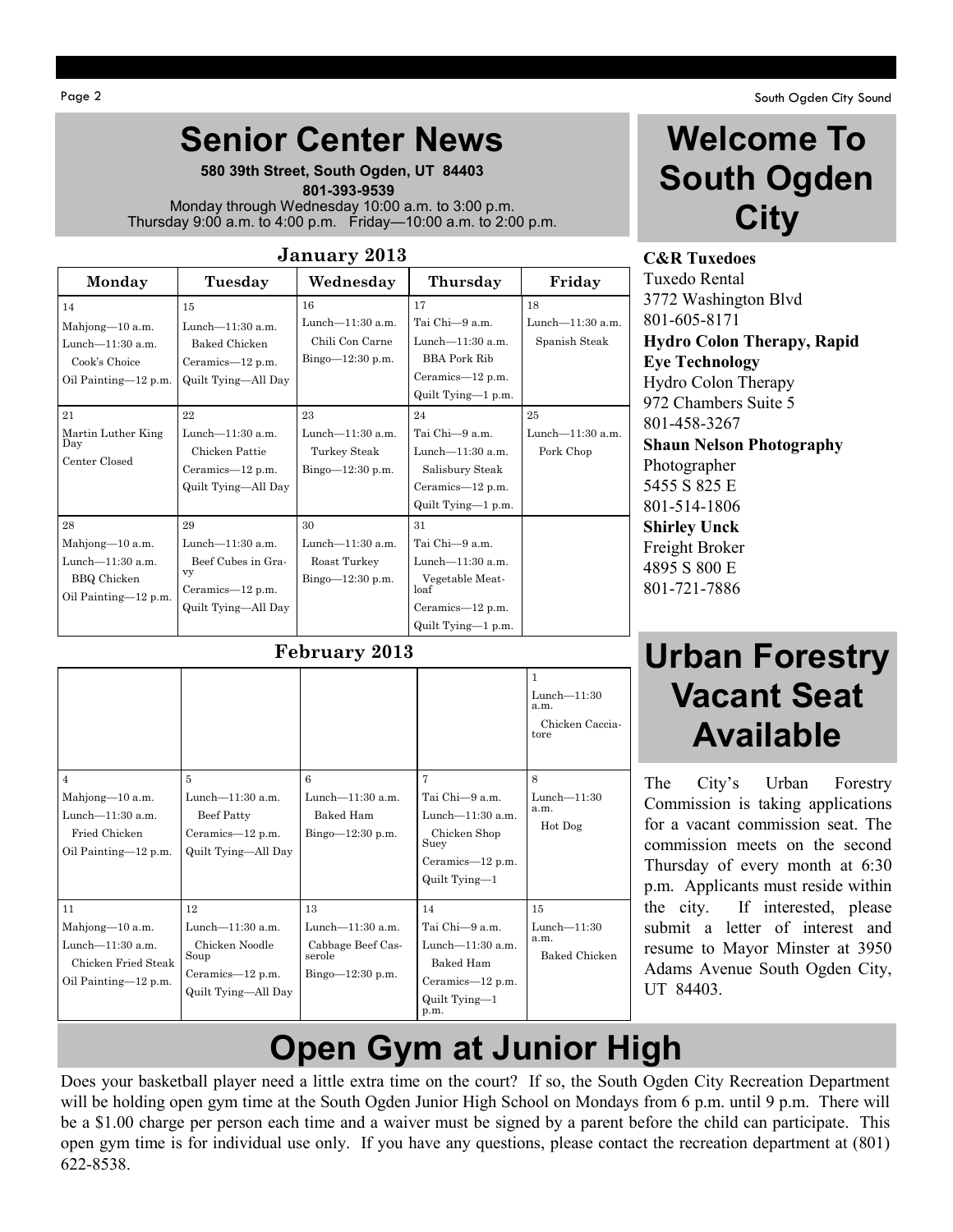southogdencity.com Page 3

#### **7 Important Winter Reminders**

- 1. Owners and/or persons occupying property are responsible for removing snow from the sidewalks that border the property.
- **2.** It is illegal to park or leave anything on the road from **November 1 to April 1 between the hours of 1 a.m. and 7 a.m.**
- 3. It is unlawful for anyone to park or leave a vehicle for more than 48 hours on any street, public road, alley, or municipal property. **Plows will not return to clear snow from areas where a vehicle has been parked.**
- 4. It shall be unlawful for any person to remove snow, ice or slush from private property and thereafter to deposit by any means or device upon any city street. A citation will be issued for depositing snow, ice, etc. on city streets.
- 5. Mailboxes that are damaged by a City snowplow will only be replaced by the City if they comply with the policy for proper installation. This requires the closest part of the mailbox or structure at least 4 feet above ground with the front of the box even with or behind the curb. The posts cannot be rotten where the weight of the snow breaks the post. Residents are required to keep area clear for delivery.
- 6. Trash & Recycling cans need to be removed from gutters as it makes it difficult for street sweeping and snow removal.
- 7. Please **do not** let children build snow caves anywhere around the park strips or driveway entrances. It can be very dangerous to children and snow plow drivers.

If you have any questions or concerns, please contact the Public Works Department at (801) 622-2900.

#### **Lower Rental Rates!**

**Community Facility**. In an effort to increase the community's use of the South Ogden Community Facility, the City Council recently reduced rental rates. Residents are now only required to pay a \$100 refundable deposit and \$25 per hour (two hour min.) for the room. Non-residents will be charged double. The Community Facility is located in the old City Hall (560 39<sup>th</sup> Street). The room has enough tables and chairs to comfortably accommodate 100 people.

**Senior Center.** The Senior Center (580 39<sup>th</sup> Street) is a spacious facility with a nice professional kitchen. Parties can either rent the entire facility (kitchen and room) or just the room. To rent both the room and the kitchen residents pay a \$200 refundable deposit and \$50 per hour (two hour min.). To just rent the room (no food or kitchen) residents would pay a \$100 refundable deposit and \$25 per hour (two hour min.). Rates for nonresidents are doubled. This is a great facility that is now available for use by the community.

**Community Sponsored Activities**. Rental of the facility for City sponsored functions does not require a deposit or an hourly rental fee. City Sponsored Activities is defined as, "an activity or event which the City directly coordinates, funds, and operates; or, an activity or event sponsored or co-sponsored or otherwise authorized by the City Council or the City Manager or his/her designee for the benefit of the residents of the community."

For additional information about either of this facilities please contact the city offices at (801) 622 -2705.

## **Tree Recycling Program**

South Ogden Public Works Department will recycle your discarded Christmas tree. Please bring your tree to one of the areas listed below beginning January 2 through January 20, 2013. We **will not** pick up trees at any other locations. Stands, nails, ornaments, lights, etc., that could damage the chipper need to be removed and put into your regular garbage. **Please do not discard any paper, garbage or trash at the recycling areas.** Thank you for your on-going support in recycling. If you have and questions, please call (801) 622-2900.

- $560$  39<sup>th</sup> across the street, in front of the bowery on the curb
- Club Heights Park parking lot
- Madison Avenue Park parking lot
- Friendship Park parking lot
- Meadows Park, approx. 5725 South 2000 East at the end of the cul-de-sac in front of the park